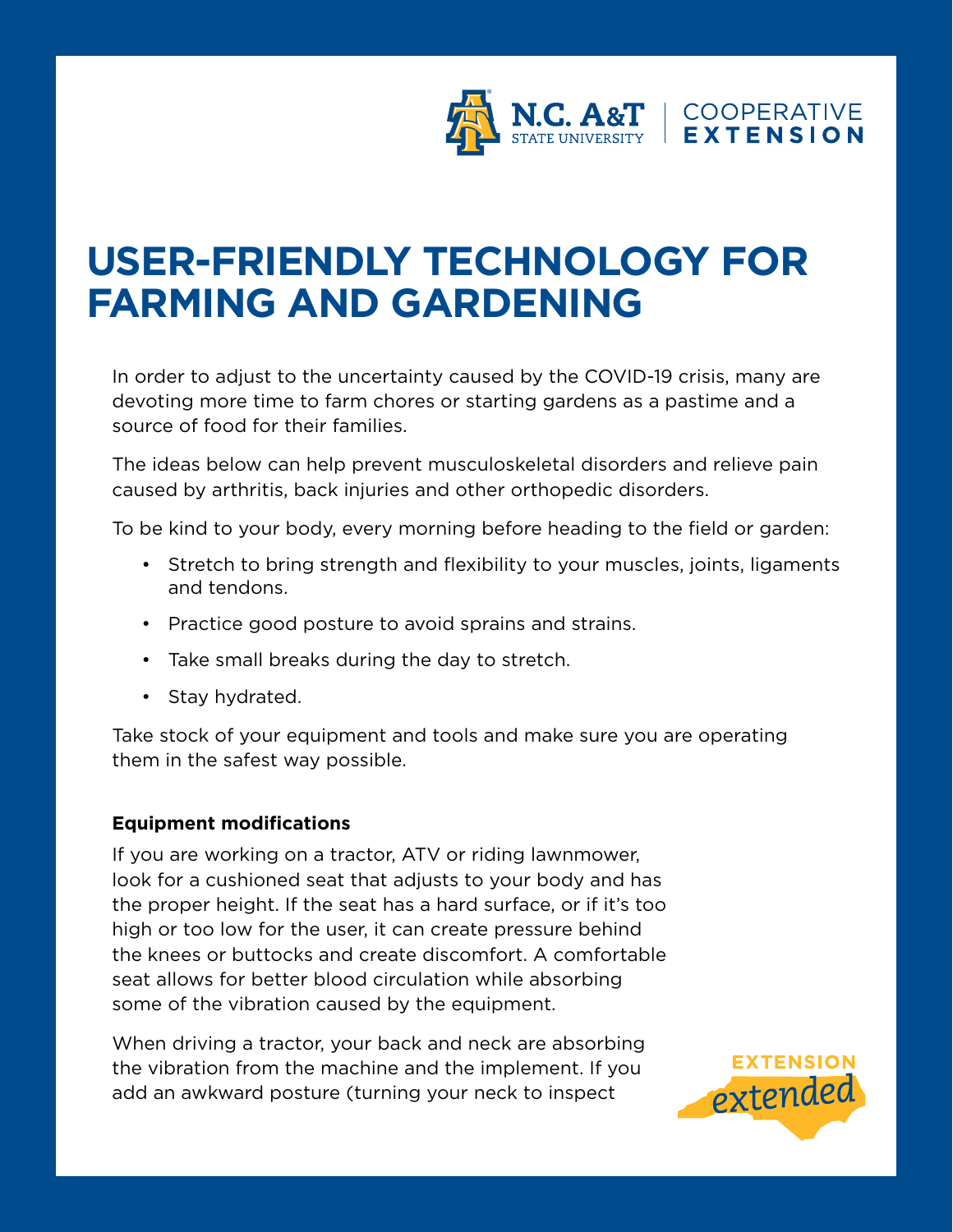the implement's work, for example) the risk of damage to the musculoskeletal system can increase. To solve this issue, install rear view mirrors at different angles for a clear field of vision.

Add on tractor steps. Adding extra steps allows access to the tractor seat while reducing stress on the back and knees.

## **Seating solutions**

Sitting while working conserves energy and reduces stress on the knees and hips and strain on the lower back and legs. Standing can cause legs to swell. The use of a rolling seat is helpful in the farm shop, when feeding livestock or gardening, etc.

## **Pruning tools**

Look for pruners that fit in your hand, fit the shape of your fingers, have a soft handle for better grip, and have a spring return to maintain an open position. These features reduce strain that can inhibit the hand's nerve function and blood flow and can to injury. If your tool doesn't have these features, you can add cylindrical rubber grips to improve the grip.

## **Digging tools**

Ergonomic shovels and spades provide a wider surface with better foot registration than traditional steps, allowing the stress to be distributed rather than concentrated in the back. The added leverage will make digging easier and more efficient. Some tools have large circular handles that provide comfort, allowing for a greater range of natural hand positions and avoiding wrist strain. Ergonomic shovel attachments are also available on the market and will allow you to make an old tool ergonomic. Use tools that are a good fit for you. Ergonomic tools are usually created for an average-size male or female, and some may not fit your specific needs.

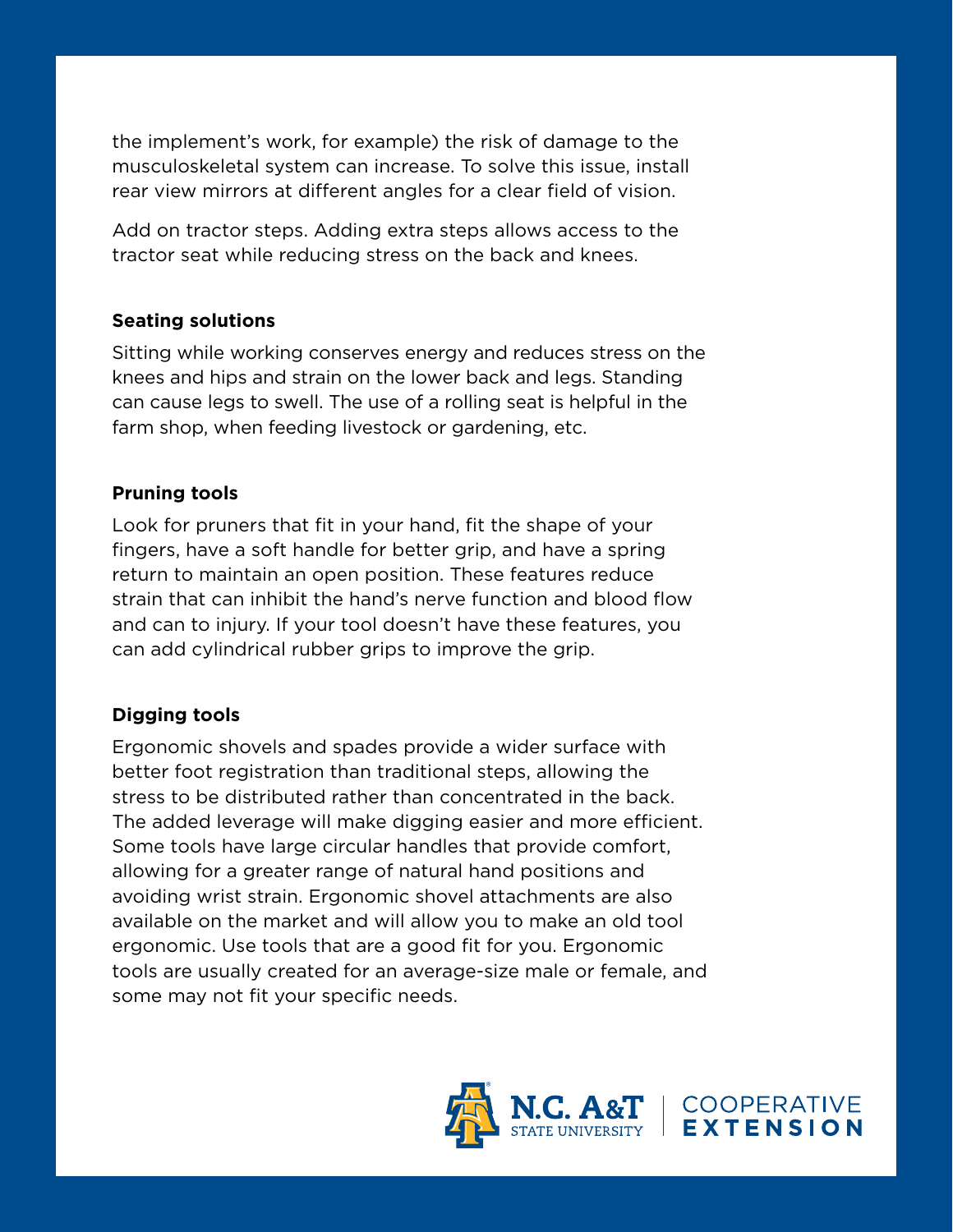### **Hand tools**

Four aspects to keep in mind while selecting hand tools are weight, shape, handle size and texture. The weight should be light but strong. The forefinger and thumb should overlap when grasping the handle, providing a "power grip." Choosing a tool with an ergonomic shape will help keep the wrist in a neutral posture while the tool is in use. Tools with forearm braces help keep the hand aligned with the forearm, helping reduce the stress of repetitive motions by allowing the larger muscles to work. Textured, slip-resistance surfaces will minimize the force needed to use the tool and avoid the need to grip it too strongly.

#### **Long-handled tools**

There are some attachments that you can add to the handle of your tool to make it more comfortable. These attachments will add an extra point of support, allowing the user to keep their back straight. Good posture will add comfort, increase leverage and efficiency, and reduce back and shoulder fatigue. If you are tall,try to look for tools with larger handles. Long-handled tools increase leverage and reduce the amount force needed. Excessive force can overload the muscles, creating fatigue and creating the potential for injury.

#### **Back harnesses**

The use of a back harness while shearing sheep can help balance the weight of the shearer, reducing the cumulative stress and taking pressure off the back.

#### **Gloves**

A wide range of gloves are available to protect against the effects of different stressors. There are gloves that help absorb the vibration produced by electric saws, aerators, augers and other power tools, reducing the incidence of injuries to the



COOPERATIVE